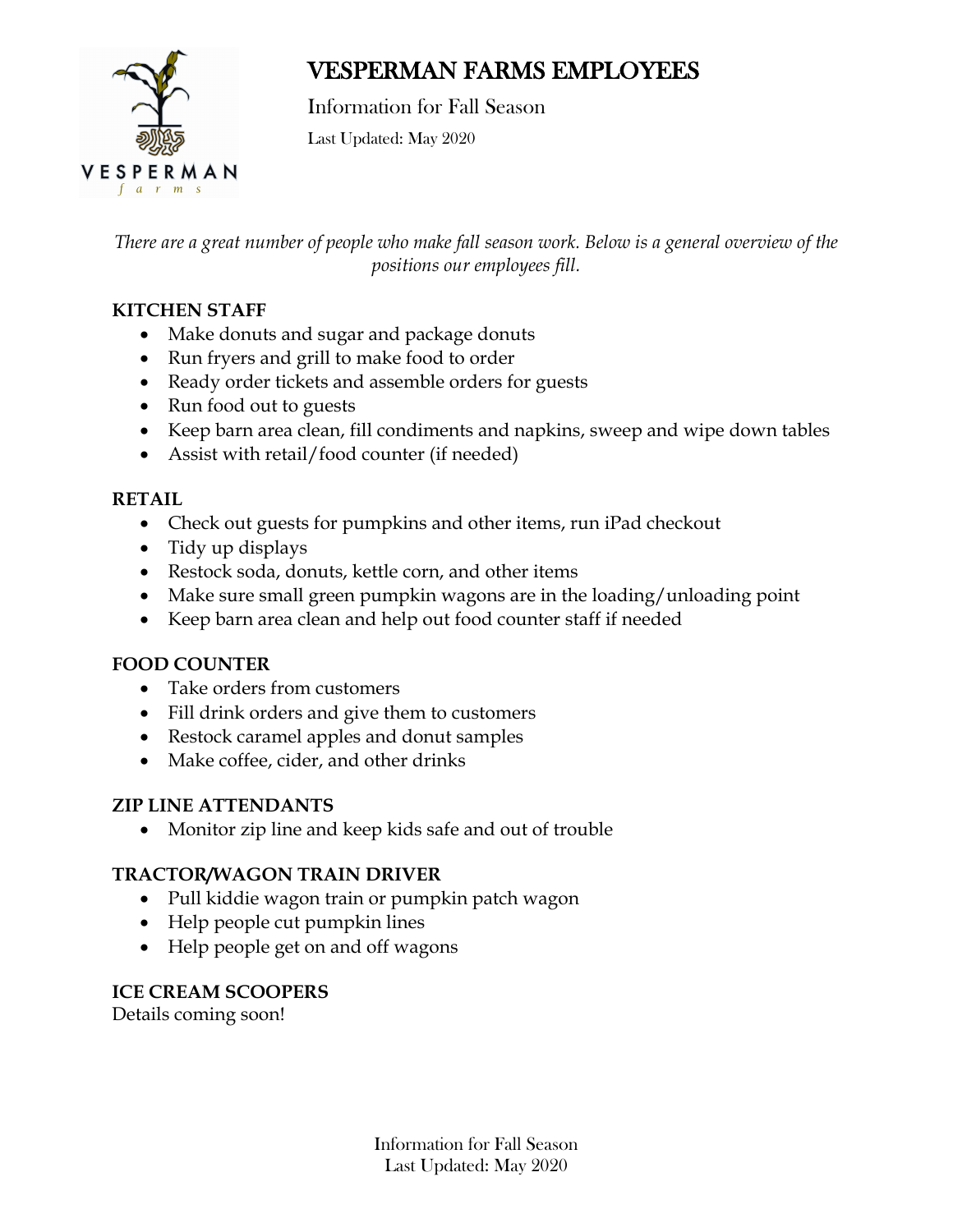#### **ORIENTATION SCHEDULE**

*Before fall season, we hold an orientation for all our new employees. At the orientation, you'll meet a number of our current employees, take a tour around the farm, and learn some key things you'll need to know as a farm employee. Below is a general outline of our orientation schedule. Dates and times for orientation vary each year.* 

#### **KEY TASKS**

- How to use WhenIWork
- How to clock in and out
- Cleaning bathrooms
- Changing soap and towel dispensers
- Change and take out garbage
- § Sweeping and mopping
- How to make coffee
- Parking

# **TOURS**

Tour of storage room and back areas of the farm:

- Location and use of paper products: toilet paper, paper towels, napkins, etc.
- Location and use of garbage bags
- Location and use of brooms and dust pans
- Location and use of aprons
- Location and use of necessary items on kitchen shelves (extra paper boats, Styrofoam containers, ice cream cups, etc.)
- Mention storage unit outside (it's unlikely that fall season employees will need to go in there)

Tour of supply room:

■ Location and use of soap, bathroom cleaning supplies, mop, etc.

Tour of break room

- Location and use of hats, shirts, and where to leave your stuff
	- o Be mindful of what you bring to the farm. We trust each other, but it's a good idea to leave valuables, etc. at home.

Tour of Kitchen

- Donut area
- Carmel apple supplies
- Hand washing station
- Gloves, hairnets, etc.
- Clean vs. dirty rags
- Walk-in cooler and freezer
- "Pantry" and storage room

Bathroom Tour

- How to clean bathrooms
	- o Point out supply chest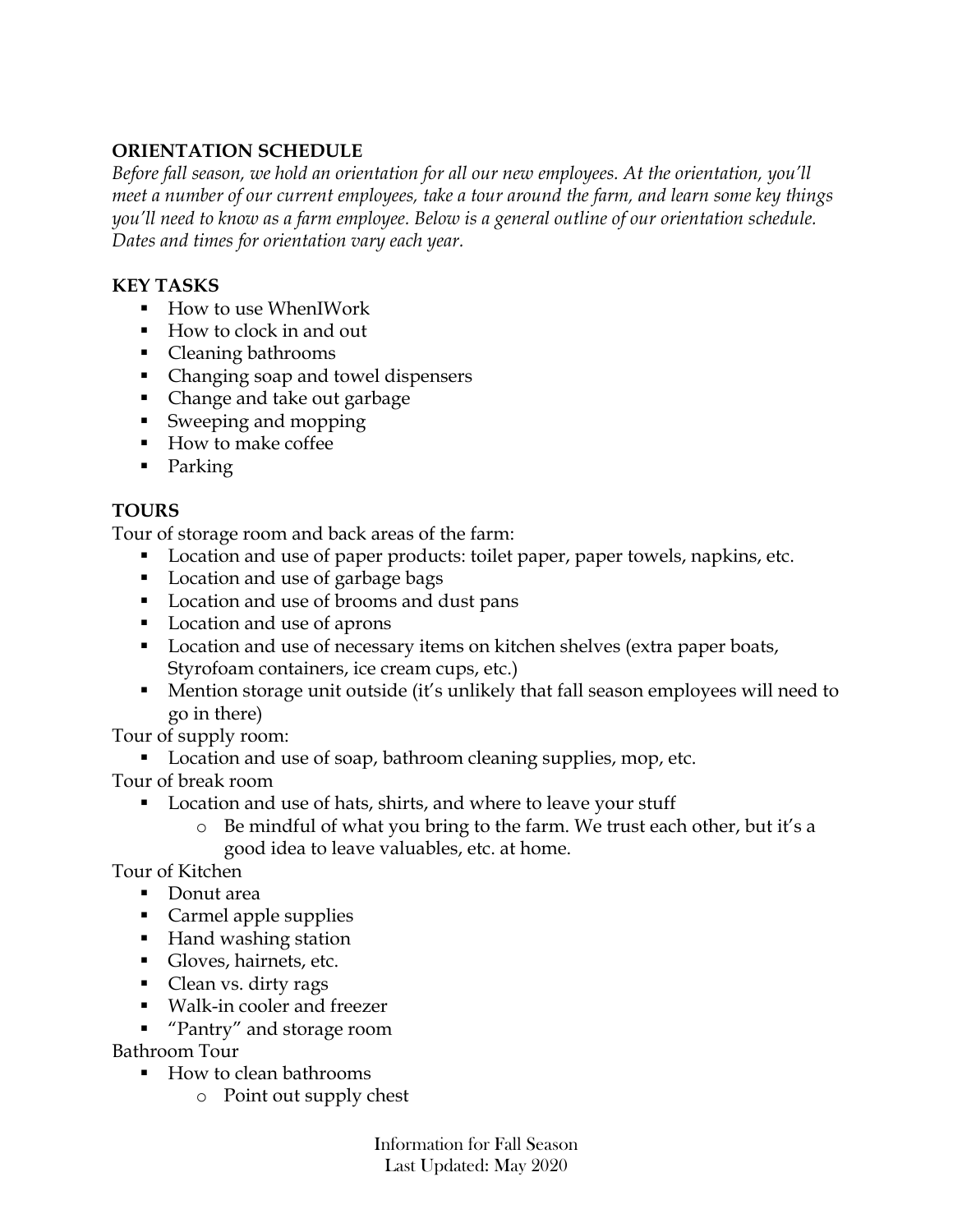- o It is every employee's responsibility to empty the garbage, refill the paper towels, toilet paper, soap, etc. The supply chest helps save time by having extra supplies there. Restock supply chest as needed and at end of the night when cleaning bathrooms
- o Wipe down counter
- o Help keep our barn clean for our guests
- Outdoor tour
	- o Zip line, white barn, animal farm, duck races, corn maze, etc.

#### **IMPORTANT NOTES**

- Please be on time to your shift! Even though you may be scheduled to a certain time, your shift only ends when your replacement shows up or you are approved by a manager. Please make sure you help with anything you can before you leave. If you have to leave by a certain time, please make sure Kyle knows.
- Although you may be assigned to one position, it is possible that you will float between different positions throughout the day. Bring an extra hat/coat/sweatshirt in case you are asked to go outside.
- Also, we are an outdoor event some days can be chilly dress accordingly.
- Wear comfortable, close-toed shoes
- If you're not sure, ask! Things are constantly changing at the farm, so no questions are bad questions  $\odot$
- If you aren't comfortable in a position, please say so! We have other positions and are happy to find the right fit for you.
- If someone is interested in having a private event at the farm, use the message slip to take down their information so our Events Coordinator, Morgan, can get back in touch with them.
	- o Message form and how to fill this out
- SMILE!!  $\odot$  It's contagious!
- Stay busy there is always something to do. Ask others if they need help!
- ALL kitchen, food counter, and retail checkout positions should help keep donuts and kettle corn stocked as needed and as they are able. If you see the shelf getting low, please restock or give the head's up to the kitchen if you are able.
- Please bring snacks and/or your own lunches and your own beverages (water, soda, etc.). You are also welcome to purchase food from the farm if you'd like.
- § If the weather is bad or if there are not as many guests as expected, you may be called off of work.
- Kyle, Cody, the Kitchen, and Food Counter all have radios. If Morgan is on the farm, she will have a radio, too (needed for any private event). If an emergency happens, please use the radio. Emergency numbers are also posted throughout the barn.
- It is ok not to have an answer for some guests' questions. If you do not know, tell the guest you will find out the answer for them.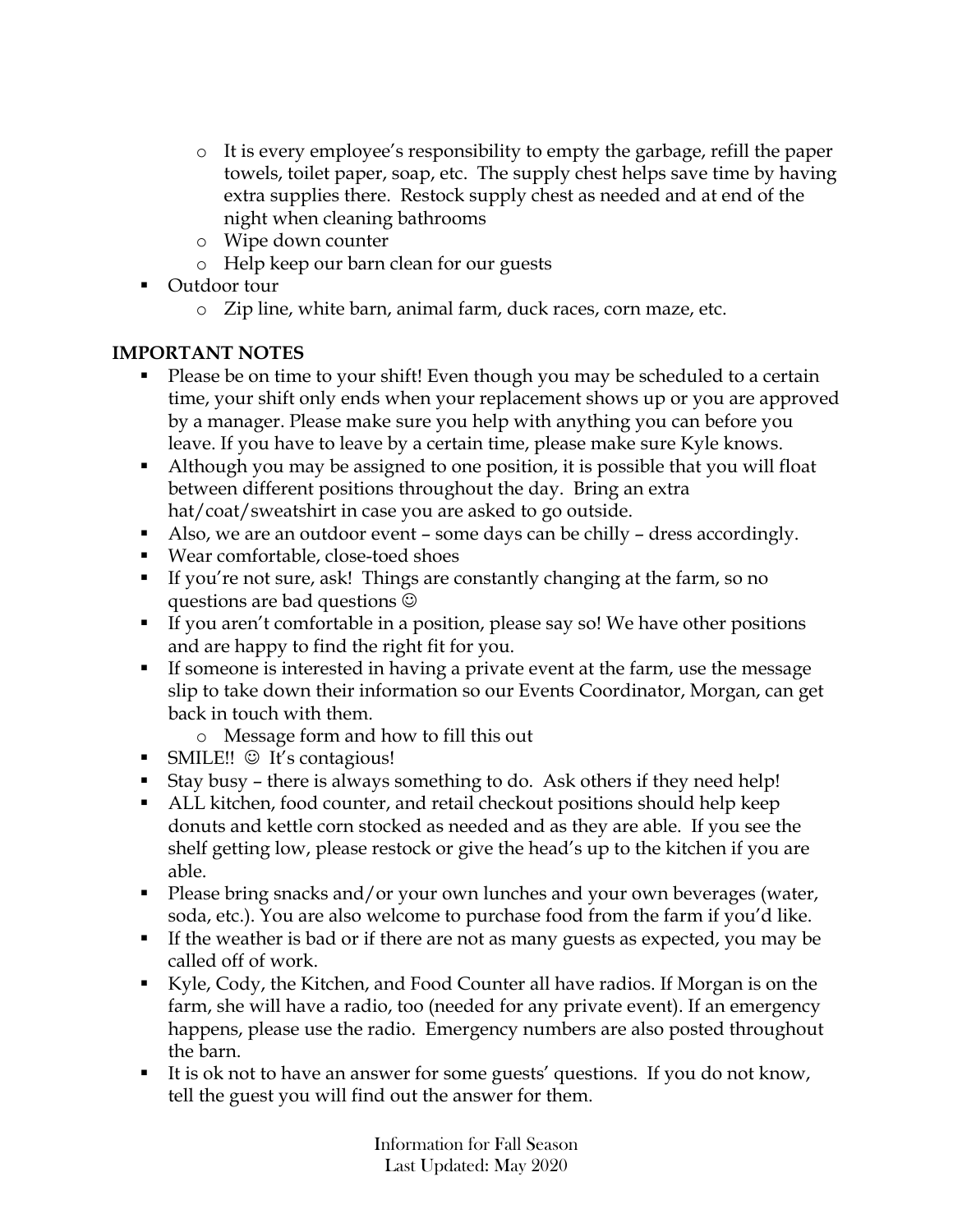#### **WHAT TO DO WITH DOWNTIME**

- Clean and restock bathrooms (and storage bins)
- Check garbages and replace if needed
- § Wash windows
- Clean and refill condiment bottles
- Sweep and mop floors
- § Wipe down tables and columns
- Pick up garbage in barn, in kitchen, in parking lot, and in activity areas
- Restock all shelves and items

#### **EVENTS**

- We have some private events happening on the farm, including birthday parties and corporate events.
- All groups will check in with the ticket booth and Morgan or the point event coordinator when they arrive. The ticket booth will provide the group with the information they need for the day. If anyone in the group has questions, please direct them to Morgan or the point event coordinator.

# **FALL SEASON KITCHEN STOCKED CHECKLIST**

*For donuts, we need:*

- Fill cinnamon/sugar mixture
- Fill dry donut batter container
- § Fill oil vat
- Sticker dozen and half-dozen containers

#### *For caramel apples, we need:*

- Fill chopped nuts
- § Fill sprinkles
- Refill wooden sticks
- Grab hand grips for sticks
- Fill wax papers
- Restock caramel and put in warmers when needed

#### *For condiments, please make sure the following are filled:*

- Ketchup
- Mustard
- Ranch
- Barbecue
- Cheddar cheese slices

#### *For food items, we need:*

■ Ribbon fries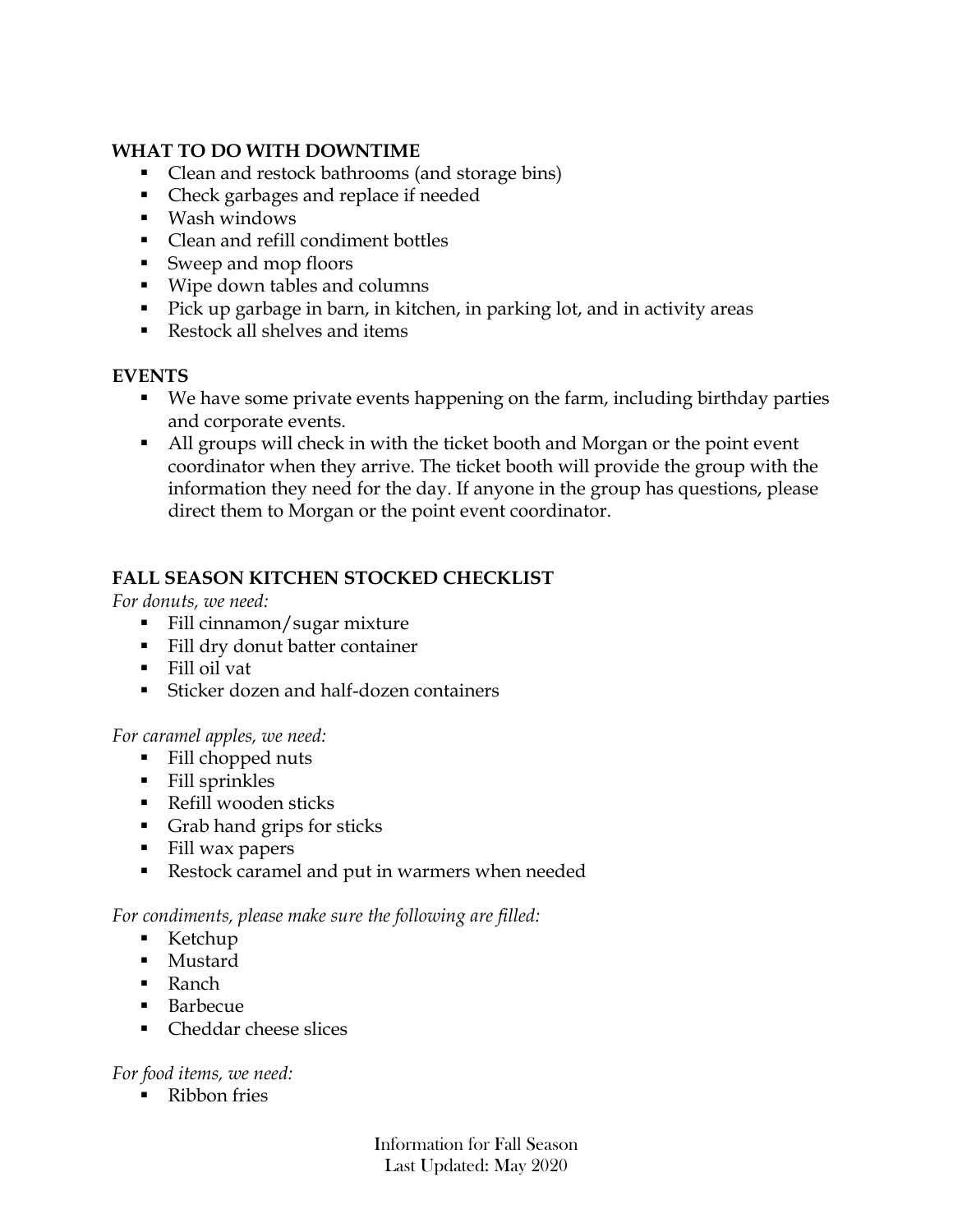- Hot dogs
- Brats
- Burgers
- Pulled pork
- Brisket
- Chicken nuggets
- Chicken strips (batter + egg wash)
- § Buns

# **FALL SEASON OPENING and CLOSING CHECKLIST**

*Opening*

| | Make Cider

 $\Box$  Plug in cider warmer to temperate gauge (do not touch the temperature gage that is already plugged into the wall)

 $\Box$  Put temperate cord into cider warmer so that it is at the bottom of the warmer

 $\Box$  Pour in cider (cider is located in cooler)

 $\Box$  Turn warmer on (on/off switch on the side)

 $\Box$  IMPORTANT: Do not turn warmer on until cider is poured in  $\Box$ warmer will start to smoke.

 $\Box$  Make coffee (¼ cup to 8 oz of water)

 $\Box$  Turn on bottom warmer (switch on side)

 $\Box$  Turn on top warmer if in use, otherwise leave off

 $\Box$  Start the hot chocolate machine

 $\Box$  If the machine is not reassembled, reassemble it, making sure the spouts are all pointing down

 $\Box$  Refill all containers as needed. The powder can be found above cardboard disposal, across from ice machine in back

Make lemonade

Sysco lemonade mix is on the dry ingredients shelf. You will need 1 pack of powder.

Grab lemonade container from bar.

Add 1 package lemonade mix to container with 2 gallons of cold water.

Stir well with whisk or large spoon.

Add ice and secure lid.

Lemonade is served with ice in clear plastic cups.

 $\Box$  Restock kettle corn, donuts, and caramel apples

 $\Box$  Set out donut samples with cover – if additional samples are needed, check with employees sugaring donuts for more

 $\Box$  Set up and restock ice cream

 $\Box$  Wipe down and keep the counters and walls clean

| Closing |                        |
|---------|------------------------|
|         | $\Box$ Clean up coffee |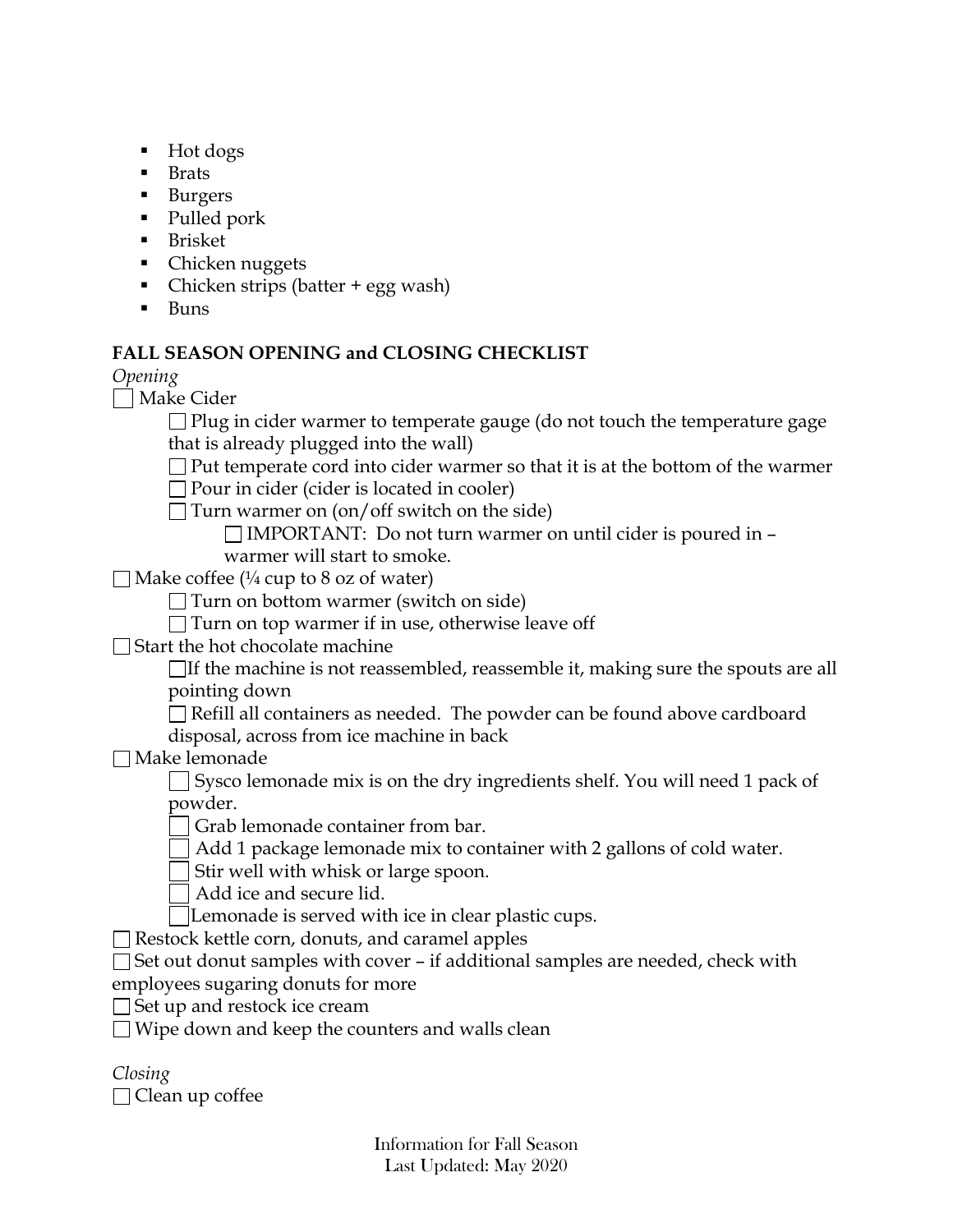$\Box$  Turn off coffee by flipping switch to off (never unplug)

 $\Box$  Take all dirty pots to the kitchen to be washed

Wipe down once cooled

 $\Box$  Clean up cider

 $\Box$  Turn off warmer by flipping switch off.

 $\Box$  Unplug cider warmer from temperate gauge (do not unplug temperature gauge from wall)

 $\Box$  Take out strainer and plug and take to the kitchen to be washed

 $\Box$  Take temperate cord out and wipe down with clean rag

 $\Box$  All cider needs to be emptied from container at the end of the night and placed in the cooler. Grab empty gallon containers and pour the cider into them. Place these jugs into the cooler.

Take cider warmer to the kitchen to be washed. This container should never be submerged into water.

 $\Box$  Clean up hot chocolate machine

 $\Box$  Refill as needed. Additional powder is located in back by cardboard disposal, across from the ice machine.

 $\Box$  Turn spouts upright

 $\Box$  Remove all remaining parts (see video)

 $\Box$  Wipe down all pieces of machine

 $\Box$  Take all pieces to the kitchen to be washed

□ Clean up ice cream

Wipe down cooler

 $\Box$  Wash all empty containers and scoops

Restock as needed

 $\Box$  Wipe down or wash the caramel apple holder

 $\Box$  Wash the donut sample cover

Wipe down walls, counters, etc.

 $\Box$  Empty garbages

Sweep and mop floor

*Other Closing Items*

*(Most of these can be done during down time as well)*

 $\Box$  Take empty ketchup, mustard, ranch, etc. bottles to kitchen. These need to be combined, washed and refilled (kitchen staff can help with this)

 $\Box$  Wipe down all tables and chairs in barn

Restock napkins and supplies as needed

 $\Box$  Empty all garbages

 $\Box$  Sweep up space

 $\Box$  Wash donut window (kitchen staff may also take care of)

□ Clean bathrooms - Includes cleaning toilets, stalls, walls, counters, mirrors, etc.

 $\Box$  Restock bathroom supply chest